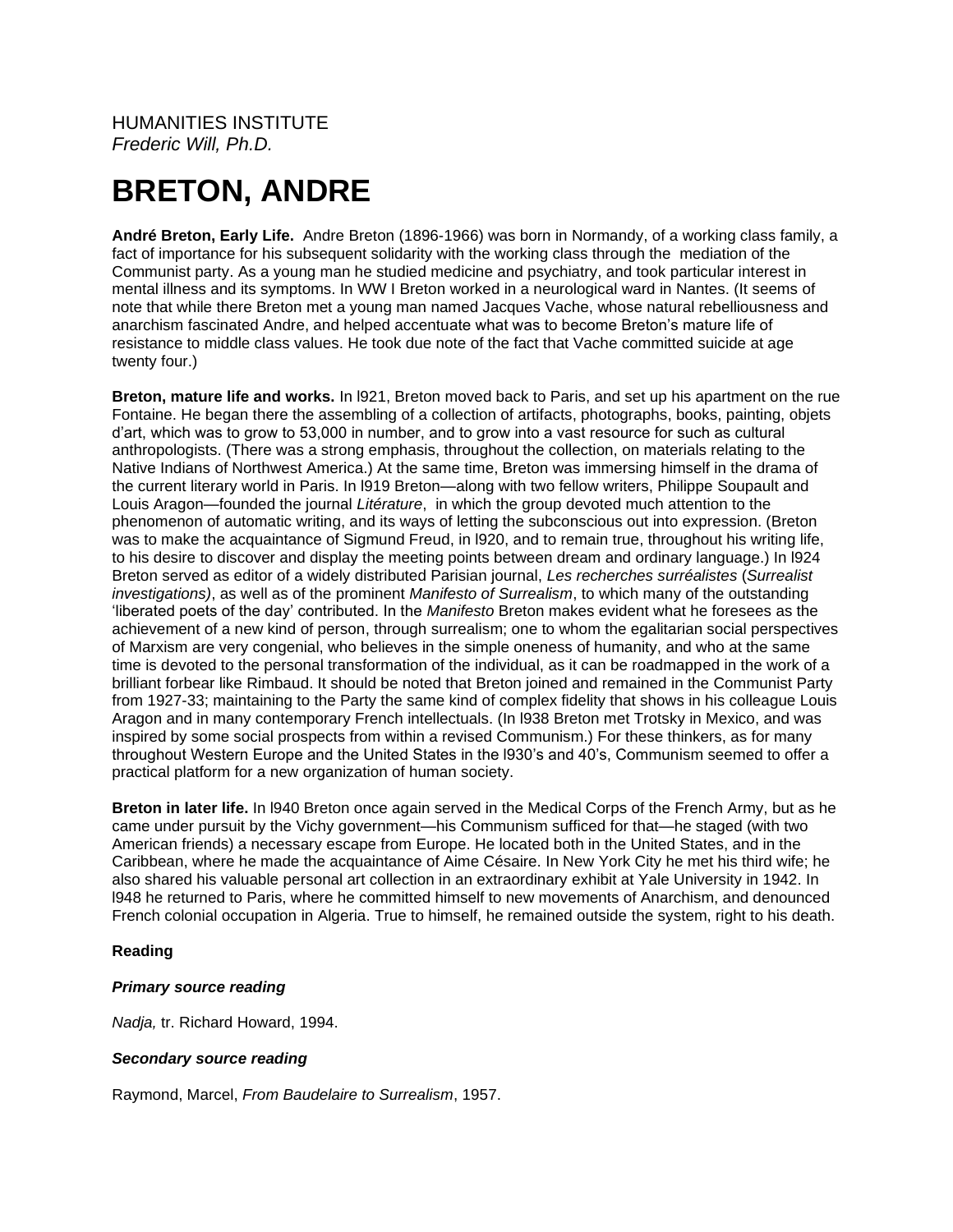## *Further reading*

Broome and Chesters, *Anthology of Modern French Poetry, 1850-1950*, 1976.

## *Original language reading*

Cauvin, Caws, *Poems of Andre Breton: A Bilingual Anthology*, 2006.

## **Suggested paper topics**

How do you related Breton's poetry to his extensive career collecting primitive works of art? Was he an anthropologist/collector in his writing?

Does Andre Breton's experience in mental wards, and his knowledge of neurology, play a role in his finding of his poetic powers? How does Communism belong to this mix of poetry and science? Is Breton a lover of the people?

## **Excerpt**

#### <http://www.tcf.ua.edu/Classes/Jbutler/T340/SurManifesto/ManifestoOfSurrealism.htm>

So strong is the belief in life, in what is most fragile in life – *real* life, I mean – that in the end this belief is lost. Man, that inveterate dreamer, daily more discontent with his destiny, has trouble assessing the objects he has been led to use, objects that his nonchalance has brought his way, or that he has earned through his own efforts, almost always through his own efforts, for he has agreed to work, at least he has not refused to try his luck (or what he calls his luck!). At this point he feels extremely modest: he knows what women he has had, what silly affairs he has been involved in; he is unimpressed by his wealth or his poverty, in this respect he is still a newborn babe and, as for the approval of his conscience, I confess that he does very nicely without it. If he still retains a certain lucidity, all he can do is turn back toward his childhood which, however his guides and mentors may have botched it, still strikes him as somehow charming. There, the absence of any known restrictions allows him the perspective of several lives lived at once; this illusion becomes firmly rooted within him; now he is only interested in the fleeting, the extreme facility of everything. Children set off each day without a worry in the world. Everything is near at hand, the worst material conditions are fine. The woods are white or black, one will never sleep.

But it is true that we would not dare venture so far, it is not merely a question of distance. Threat is piled upon threat, one yields, abandons a portion of the terrain to be conquered. This imagination which knows no bounds is henceforth allowed to be exercised only in strict accordance with the laws of an arbitrary utility; it is incapable of assuming this inferior role for very long and, in the vicinity of the twentieth year, generally prefers to abandon man to his lusterless fate.

Though he may later try to pull himself together on occasion, having felt that he is losing by slow degrees all reason for living, incapable as he has become of being able to rise to some exceptional situation such as love, he will hardly succeed. This is because he henceforth belongs body and soul to an imperative practical necessity which demands his constant attention. None of his gestures will be expansive, none of his ideas generous or far-reaching. In his mind's eye, events real or imagined will be seen only as they relate to a welter of similar events, events in which he has not participated, *abortive* events. What am I saying: he will judge them in relationship to one of these events whose consequences are more reassuring than the others. On no account will he view them as his salvation.

Beloved imagination, what I most like in you is your unsparing quality.

There remains madness, "the madness that one locks up," as it has aptly been described. That madness or another…. We all know, in fact, that the insane owe their incarceration to a tiny number of legally reprehensible acts and that, were it not for these acts their freedom (or what we see as their freedom)